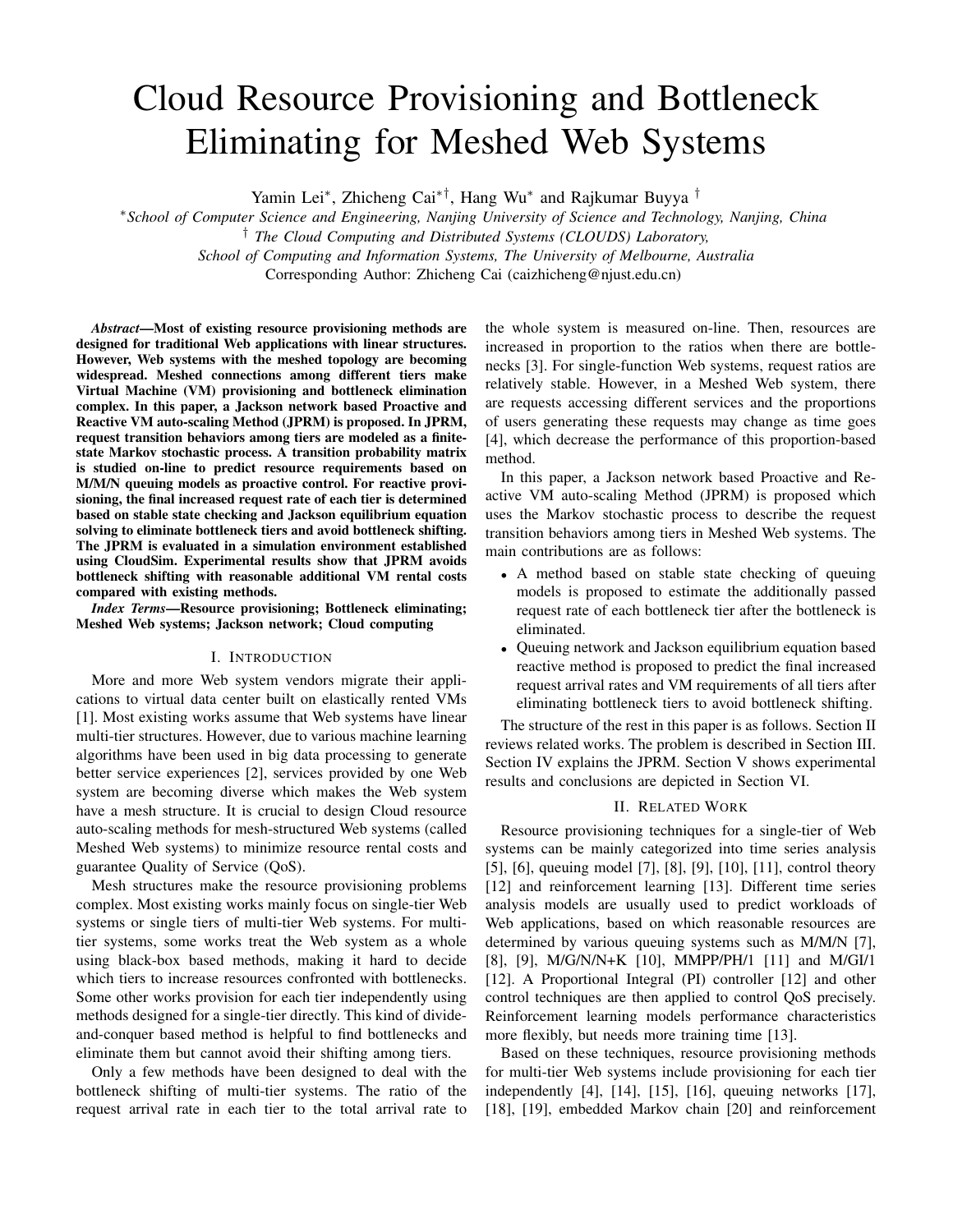

Figure 1: An example of Meshed Web systems providing multiple services.

learning [21]. However, most of them focus on predicting workloads and resource requirements of different tiers as accurately as possible, but predicted results still deviate from the actual requirements inevitably which is likely to generate bottlenecks. Urgaonkar et al. [3] proposed a Proportional Provisioning Method (PPM) for multi-tier systems. To eliminate bottlenecks, VMs are added in proportion to the ratio of the request arrival rate in each tier to the total arrival rate. However, request ratios change when the proportions of user types change which decreases the performance of PPM.

In this paper, JPRM models the request transmitting relations among different tiers using a transition probability matrix. When bottleneck tiers are eliminated, the impacts on other tiers are also predicted based on the transition probability matrix which is helpful to avoid bottleneck shifting.

#### III. PROBLEM DESCRIPTION

A Meshed Web system usually provides diverse services (functions) such as video processing, machine learning and so on in one platform with a network structure. Fig. 1 is an example of such systems which provide multiple types of services. All requests from users or other applications first arrive at the Router tier and then are distributed to other tiers. Requests in a tier may invoke other tiers with different probabilities. Virtual cluster of each tier consists of multiple elastically rented homogeneous VMs with hour-based pricing models. The Service Level Agreement (SLA) of Web systems usually specifies a mean response time limitation  $W_{sla}$  (called sub-SLA). The objective of this paper is to design a resource auto-scaling method for Meshed Web applications to minimize VM rental costs and guarantee  $W_{sla}$ .

#### IV. PROPOSED RESOURCE PROVISIONING METHOD

As shown in Fig. 2, the proposed JPRM mainly consists of four parts: (1) The Jackson queuing network is used to describe the Meshed Web system and a request transition probability matrix is measured on-line. (2) A Jackson network based Proactive VM Scaling-Up method (JPSU) is applied to provision VMs based on obtained transition probability matrix and M/M/N queuing models for every time interval  $T^p$ . (3) When a bottleneck is detected for every time interval  $T<sup>r</sup>$ , the Jackson network based Reactive Bottleneck Elimination method (JRBE) is employed to obtain final estimated arrival



Figure 2: The overall framework of JPRM.

rates of all tiers after eliminating bottleneck tiers based on stable state checking and the transition probability matrix. (4) Whenever there is a VM reaching its pricing point, a Queuing model based VM Scaling-Down Method (QSDM) is used to decide whether to release the VM.

### *A. Jackson Queuing Network based Modeling*

Although inter-arrival time and processing time of requests may have different distributions, it is acceptable to assume that both of them follow the exponential distribution [8], [18]. Since each tier consists of homogeneous VMs, the M/M/N queuing model is applied to model each tier. All  $K$  tiers have different probabilities to generate new requests to other tiers which can be described by a transition matrix

$$
P = \begin{bmatrix} p_{0,0} & \dots & p_{0,j} \\ \dots & \dots & \dots \\ p_{i,0} & \dots & p_{i,j} \end{bmatrix}
$$

where  $i \in \{0, 1, ..., K\}$  and  $j \in \{0, 1, ..., K\}$ . P can be measured on-line by the request number of each tier, which is studied from the request history.

## *B. Jackson Network based Proactive VM Scaling-Up Method*

Predicting workloads is helpful to prepare VMs for workload changes in advance. Multiplicative Holt-Winter's model [6], which obtains well performance, is applied. In order to decrease the time spent on training data, the total outside arrival rate  $\lambda$  is predicted based on the real total workloads  $\lambda^r$ of each interval  $T^p$ . According to the Jackson queuing network theory [22], the estimated arrival rate  $\lambda_i$  of each tier can be obtained based on the transition probabilities as follows.

$$
\lambda_j = \sum_{i=0}^{K} \lambda_i \times p_{ij}, j \in \{1, 2, ...K\}
$$
 (1)

$$
\lambda_0 = \lambda \tag{2}
$$

Then, based on  $\lambda_i$  and sub-SLA  $W_{sla}^i$ , the M/M/N queuing model is used to predict the required VM number of each tier. Given  $\lambda_i$ , N VMs and service rate per VM  $\mu_i$  for Tier i, its expectation of response time  $W_s^i(N, \lambda_i, \mu_i)$  can be obtained based on queuing theory [8]. However, the function from  $W_s^i$ to N cannot be deduced directly, an exhausted search method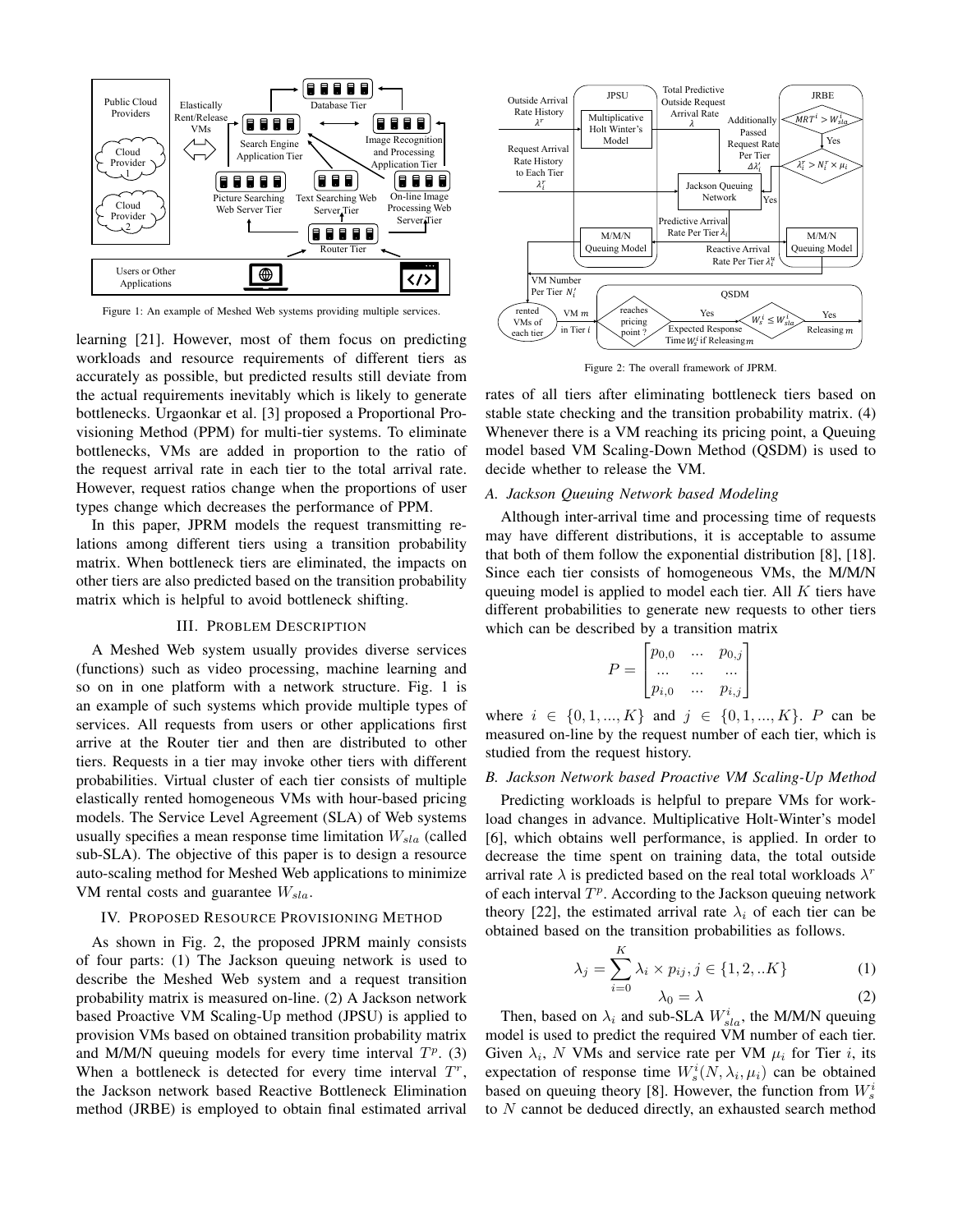is applied to find the minimum number of VMs  $N_i^{'}$  to fulfill  $W_{sla}^{i}$  as follows.

$$
N_i' = \min_{N \in \mathbb{Z}^+} \{ N | W_s^i(N, \lambda_i, \mu_i) \le W_{sla}^i \} \tag{3}
$$

The formal description of JPSU is shown in Algorithm 1. Firstly, the number of VMs in each tier should not be smaller than  $|\lambda_i/\mu_i| + 1$  according to the stable requirements of M/M/N queuing models. Then, an exhausted search is applied to determine Φ, based on which new VMs are rented.

|              | <b>Algorithm 1:</b> Jackson network based Proactive VM                    |  |  |  |  |  |  |
|--------------|---------------------------------------------------------------------------|--|--|--|--|--|--|
|              | Scaling-Up method (JPSU)                                                  |  |  |  |  |  |  |
|              | <b>Input:</b> sub-SLA $W_{sla}^{i}$ and service rate $\mu_i$ of each tier |  |  |  |  |  |  |
| 1            | begin                                                                     |  |  |  |  |  |  |
| $\mathbf{2}$ | <b>Initialize</b> renting plan $\Phi \leftarrow \phi$ ;                   |  |  |  |  |  |  |
| 3            | Predict $\lambda$ based on Holt-Winter's model;                           |  |  |  |  |  |  |
| 4            | Calculate $\lambda_i$ of each tier by solving (1) and (2);                |  |  |  |  |  |  |
| 5            | <b>for</b> each tier $i \in \{1, 2, , K\}$ <b>do</b>                      |  |  |  |  |  |  |
| 6            | Initialize $N \leftarrow  \lambda_i/\mu_i  + 1;$                          |  |  |  |  |  |  |
| 7            | Calculate $W_s^i(N, \lambda_i, \mu_i);$                                   |  |  |  |  |  |  |
| 8            | while $W_s^i > W_{s l a}^i$ do                                            |  |  |  |  |  |  |
| 9            | $N \leftarrow N + 1;$                                                     |  |  |  |  |  |  |
| 10           | Calculate $W_s^i(N, \lambda_i, \mu_i);$                                   |  |  |  |  |  |  |
| 11           | $N_i' \leftarrow N$ and $\Phi \leftarrow \Phi \bigcup N_i'$ ;             |  |  |  |  |  |  |
|              | 12 Scaling up VMs of each tier according to $\Phi$ ;                      |  |  |  |  |  |  |

#### *C. Jackson Network based Reactive Bottleneck Elimination*

Due to inevitable inaccuracy of Holt-Winter's prediction model, workload fluctuations and the proportion changes of requests accessing different services, existing resources may be not sufficient to cope with the real workloads. It is crucial to detect bottlenecks, eliminate them and avoid their shifting among tiers in every interval  $T<sup>r</sup>$ .

For any tier  $i$ , it is considered a bottleneck tier when the real response time  $MRT_i$  is larger than assigned sub-SLA  $W_{sla}^i$ and the queuing model can be used to analyze its additionally passed request rate. Tier  $i$  is still in a stable state if the real arrival rate  $\lambda_i^r$  is still smaller than its current processing rate  $N_i^r \times \mu_i$ . Increasing additional VMs to this tier will not increase the arrival rates of other tiers. Otherwise, it is in a nonstable state, its queue length will increase continually if no VMs are added and the passed request rate is smaller than its arrival rate. After additional VMs are added, the additional request rate passing through this tier which also generates additional workloads to other tiers can be obtained by

$$
\triangle \lambda_i' = \begin{cases} \lambda_i^r - (N_i^r \times \mu_i) & \lambda_i^r > N_i^r \times \mu_i \\ 0 & Otherwise \end{cases}
$$
 (4)

However, complex request transition relationships among tiers make it complicated to calculate the impacts of eliminating all bottleneck tiers simultaneously on other tiers. The Jackson queuing network [22] can solve this problem well by the Jackson equilibrium equation as follows.

$$
\triangle \lambda_j = \triangle \lambda'_j + \sum_{i=1}^K \triangle \lambda_i \times p_{ij}, j \in \{1, 2, ... K\}
$$
 (5)

By solving this linear system, the final increased arrival rate  $\Delta \lambda_i$  of each tier is obtained by the additional arrival rate of the current tier and additional transferring arrival rates from other tiers.  $\Delta \lambda_i$  will be added to the original real arrival rate  $\lambda_i^r$  to obtain the final reactive arrival rate  $\lambda_i^u$  after eliminating bottlenecks. Specially, the original arrival rate of a bottleneck tier is  $N_i^r \times \mu_i$  when  $\lambda_i^r > N_i^r \times \mu_i$ . Based on obtained  $\lambda_i^u$ , the M/M/N queuing model is used to calculate the required VM number of each tier  $N_i'$  by (3) as shown in Algorithm 2.

| Algorithm 2: Jackson network based Reactive Bottle-                       |
|---------------------------------------------------------------------------|
| neck Elimination method (JRBE)                                            |
| <b>Input:</b> assigned sub-SLA $W_{sla}^{i}$ for each tier;               |
| mean response time $MRT_i$ of each tier;                                  |
| begin<br>$\mathbf{1}$                                                     |
| <b>Initialize</b> renting plan $\Phi \leftarrow \phi$ ;<br>$\overline{2}$ |
| set of bottleneck tiers $Bt \leftarrow \phi$ ;<br>3                       |
| <b>for</b> each tier $i \in \{1, 2, , K\}$ <b>do</b><br>4                 |
| if $MRT_i > W_{sla}^i$ then<br>5                                          |
| $Bt \leftarrow Bt \bigcup i;$<br>6                                        |
| <b>for</b> each tier $i \in Bt$ <b>do</b><br>7                            |
| Calculate $\triangle \lambda'_i$ based on (4);<br>8                       |
| Compute $\Delta \lambda_i, i \in \{1, 2, , K\}$ by solving (5);<br>9      |
| <b>for</b> each tier $i \in \{1, 2, , K\}$ <b>do</b><br>10                |
| if $\lambda_i^r > N_i^r \times \mu_i$ then<br>11                          |
| $ \lambda_i^u \leftarrow N_i^r \times \mu_i + \Delta \lambda_i;$<br>12    |
| else<br>13                                                                |
| $ \lambda_i^u \leftarrow \lambda_i^r + \Delta \lambda_i;$<br>14           |
| Calculate $N'_i$ based on $\lambda_i^u$ using (3);<br>15                  |
| $\Phi \leftarrow \Phi \cup N_i$ ;<br>16                                   |
|                                                                           |

|  |  |  |  |  |  |  | 17 Scaling up VMs of each tier according to $\Phi$ ; |  |  |  |
|--|--|--|--|--|--|--|------------------------------------------------------|--|--|--|
|--|--|--|--|--|--|--|------------------------------------------------------|--|--|--|

#### *D. Queuing Model based VM Scaling-Down Method*

To save rental costs, VMs are only released when rented hours for them are used up. Whenever a VM  $m$  of Tier i reaches its pricing point, it is checked that whether the left capacity after releasing this VM can fulfill the resource requirement of this tier. Let  $N_i^r$  be the existing real VM number of Tier *i* then  $N = N_i^r - 1$  be the number of left VMs. If  $W_s^i(N, \max(\lambda_i, \lambda_i^u, \lambda_i^r), \mu_i) \leq W_{sla}^i$ , VM m is released. Otherwise, the next hour is still rented on this VM.

#### V. PERFORMANCE EVALUATION

Since PPM [3] is one of a few methods considering bottleneck eliminating in multi-tier Web systems, JPRM is compared with PPM first which is modified by using the M/M/N queuing models for fair comparison. JPRM is also compared with JPSU which uses the Jackson queuing network as a proactive resource provisioning technique [18]. They are evaluated on CloudSim [23], in which on-demand VM type "c4.2xL" of Amazon EC2 with the price of \$0.419 per hour is simulated.

The realistic Wikipedia traces [24] are applied. A Meshed Web system with eight tiers is used as the test-bed. Because the original Wikipedia trace data has no information about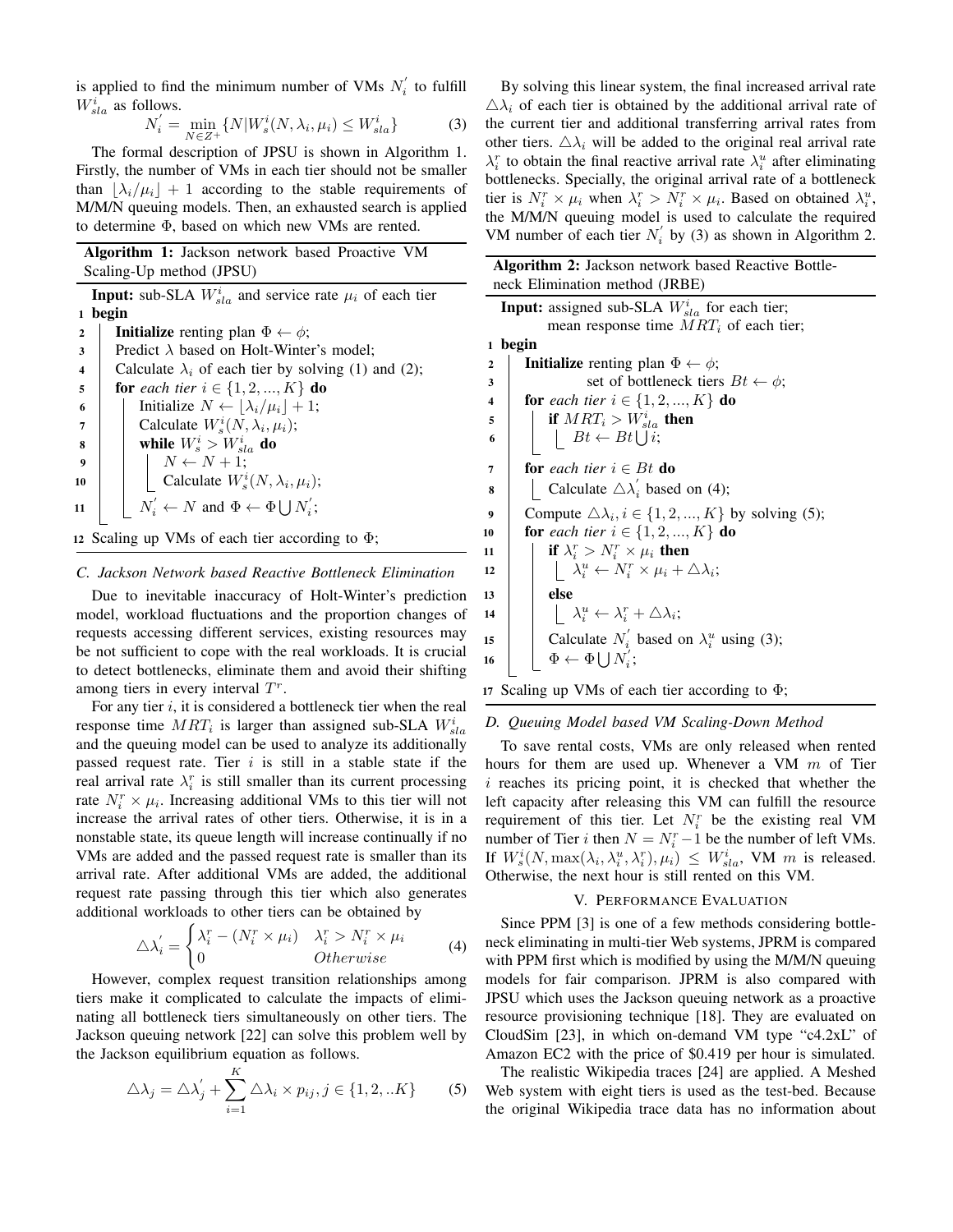TABLE I: PARAMETERS OF THE MESHED WEB SYSTEM



request transition among different tiers, hierarchical folders in the Uniform Resource Locator (URL) of requests are mapped to eight tiers to simulate the request transition among tiers. Each original request in the Wikipedia trace data is considered as a session, which will generate multiple requests to different tiers in the order of hierarchical folders of its URL. Tier 0 is the Router tier. Tier 1 to Tier 5 are parallel Web Server tiers for five different services. Tier 6 and Tier 7 are two common Application tiers and Tier 8 is the Database tier. The service rate per VM, assigned sub-SLA and average task length of requests in each tier are shown in Table I. And the proactive and reactive control intervals are set to be  $T^p = 1$  hour and  $T<sup>r</sup> = 5$  minutes, respectively. To simulate proportion changes of request accessing different services, user sessions to Tier 3 are increased to  $2 \times \lambda_3^r$  and  $3 \times \lambda_3^r$  in two sequential thirtyminute intervals then decreased in opposite order in another two sequential thirty-minute intervals.

Experimental results show that workloads can be predicted by Holt-Winter's model accurately with a very small mean prediction error of 2.4%, but there are still large deviations leading to bottlenecks in some cases. As shown in Fig. 3(a) and Fig. 4(a), because there are no reactive strategies in JPSU, requests will block all related tiers one by one, e.g., SLA violations of Tier 3 and Tier 7 increase to about 50 seconds and last for a long time until workloads decrease. When bottlenecks occur in the Web system, PPM increases VMs for each tier in proportion to the ratio of the number of requests arriving at each tier to the number of sessions arriving at the whole system. These ratios computed on-line will change when the request proportions change. Therefore,



Figure 5: A comparison of request MRTs in the 7th workload fluctuation.

there is great deviation between real ratio and historical ratio of each tier after the proportion of requests belonging to Tier 3 increases greatly. Tier 3 and Tier 7 are both under provisioned by PPM, which makes their MRTs smaller than those of JPSU but still larger than their corresponding sub-SLA as shown in Fig. 3(b) and Fig. 4(b). In contrast, JPRM uses the transition probability matrix which can predict the impacts of bottleneck tiers on other tiers accurately to determine where and how many VMs are added to eliminate bottlenecks and avoid bottleneck shifting. Therefore, JPRM's MRTs in Tier 3 and Tier 7 drop greatly when additional VMs are rented as shown in Fig. 3(c) and Fig. 4(c). Then, requests from Tier 7 generate new requests to Tier 8, causing that Tier 8 will be a bottleneck tier when there is a bottleneck in Tier 7. Because of the request transmission delays, the SLA violation peak of Tier 8 appears several minutes later than that of Tier 7 while using JPSU and PPM as MRTs within a short time shown in Fig. 5. On the contrary, there is no or only a minor SLA violation peak for JPRM, which shows that JPRM has the ability to avoid bottleneck shifting among tiers.

Table II describes the VM rental costs of different tiers which shows that JPSU is the cheapest because it never reacts to bottlenecks. PPM's proportional provisioning strategy